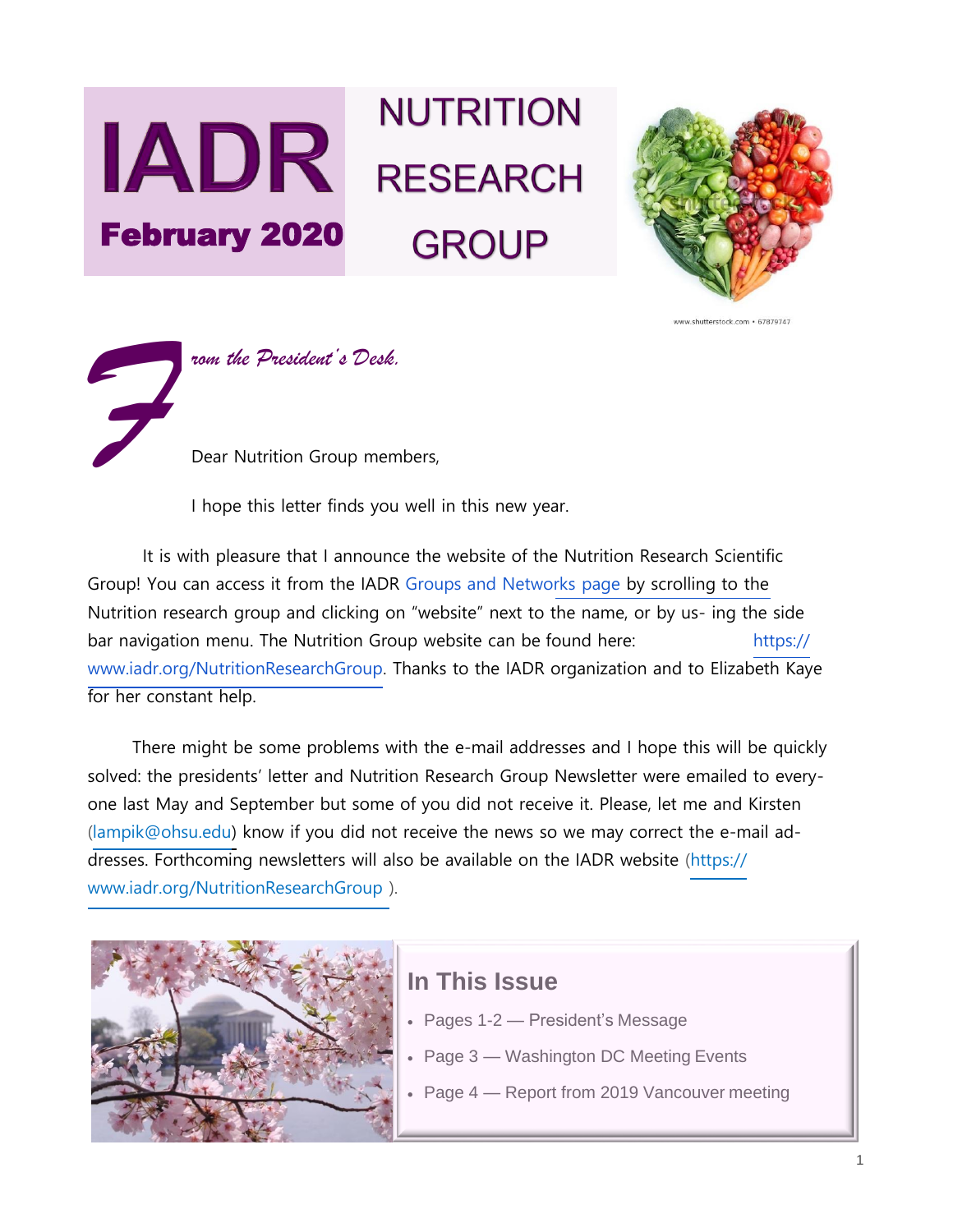Here we are with the activities of our group at the next IADR General Session in Washington DC, March 18th-24th 2020. I really hope that you are planning to participate in the general session in Washington DC so that we can all meet at the business meeting and subsequent reception to exchange ideas and improve the participation in the group. To this end, I kindly ask you to submit titles of your recent publications so we can post a list. Please e-mail to Elisabeth Kaye: kralle@bu.edu

Nutrition is a very interesting and important topic for our health; as dentists we are involved in many aspects. Looking forward to your commitment! I really would like that everybody feels included in the Nutrition Group, especially now that the subject of "nutrition" is getting more and more attention in research and in our everyday life. Email your ideas to me [\(mpianci@gmail.com\) o](mailto:mpianci@gmail.com)r bring them up for discussion at our business meeting in Washington.

We will have the oral section with the keynote lecture held by Prof. Corrado Paganelli who is our vice-president elect, entitled "Food Texture and Oral Health". Recent research results showed the involvement of mastication on the health of our brain; so the food we prefer and choose in our everyday life is important to preserve good cog- nitive activity. Hopefully, there will be something to taste…very interesting, try it!

For those interested in the subject, I will participate in the symposium entitled "Management of the elder dental patients with cognitive and physical dysfunctions" giving a lecture entitled "The protective role of masticatory function in elder dental patients." scheduled from 02:00-03:30 PM on 21st March, 2020 in Washington DC. You are welcome to attend.

In Vancouver, we gave two awards to PhD students, and two new awards for best abstracts will be again presented in Washington DC. This is one of the good reasons for young people to send abstracts for poster or oral presentation.

Thanks very much to everyone for your collaboration. Do not hesitate to contact me for help or if you need more information or if you have new ideas.

Looking forward to meeting you in Washington! Warm regards to everybody.

*MG*

Prof. Maria Grazia Piancino MD, DDS, PhD University of Turin-Italy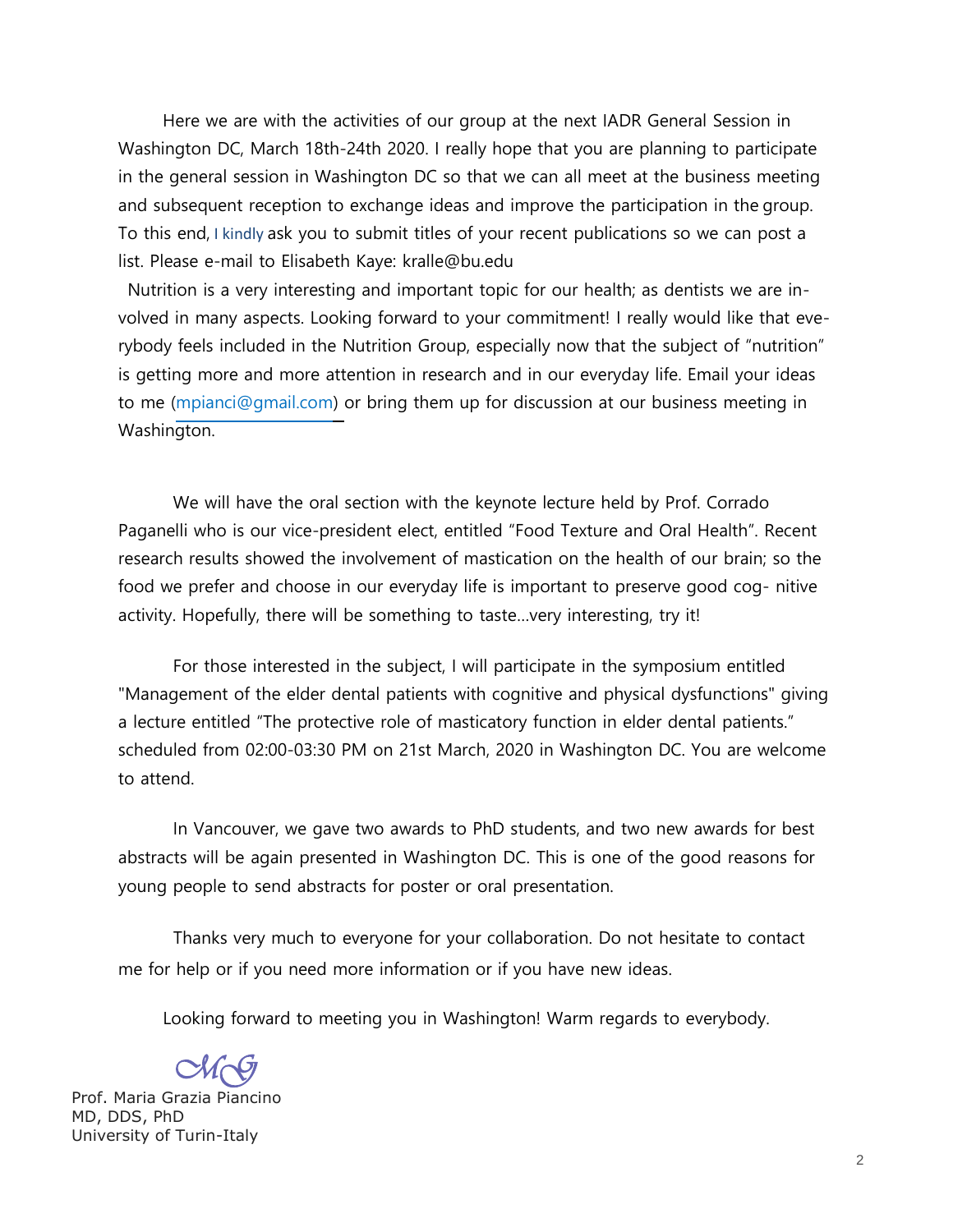### **Nutrition Group Events in Washington**

**Symposium —** Wednesday March 18, 8:30 – 10 A.M.

**Time to Change Dental Education: From Education to Action**

**Symposium —** Thursday March 19, 8:00 – 9:30 A.M.

**Oral Health in Birth Cohort Studies: Existing Evidence and Future Actions**

**Symposium –** Saturday March 21, 2:00 – 03:30 P.M.

**Management of the elder dental patients with cognitive and physical dysfunctions**

**Keynote Address —** Thursday March 19, 2:00 PM.

**Food Texture and Oral Health** — Corrado Paganelli, University of Brescia, Italy

**Business meeting —** Thursday March 19, 5:00 - 6:00 P.M.

Our business meeting will be held in room 144C of the convention center. Trainee travel awards will be presented to this year's winners.

**Reception —** Thursday March 19, 6:00 - 7:00 P.M.

Immediately after the business meeting, the Nutrition Research group will once again join with BEHSR, Geriatric Oral Research and Global Oral Health Inequalities Research Network to host a reception in room 202A of the convention center.